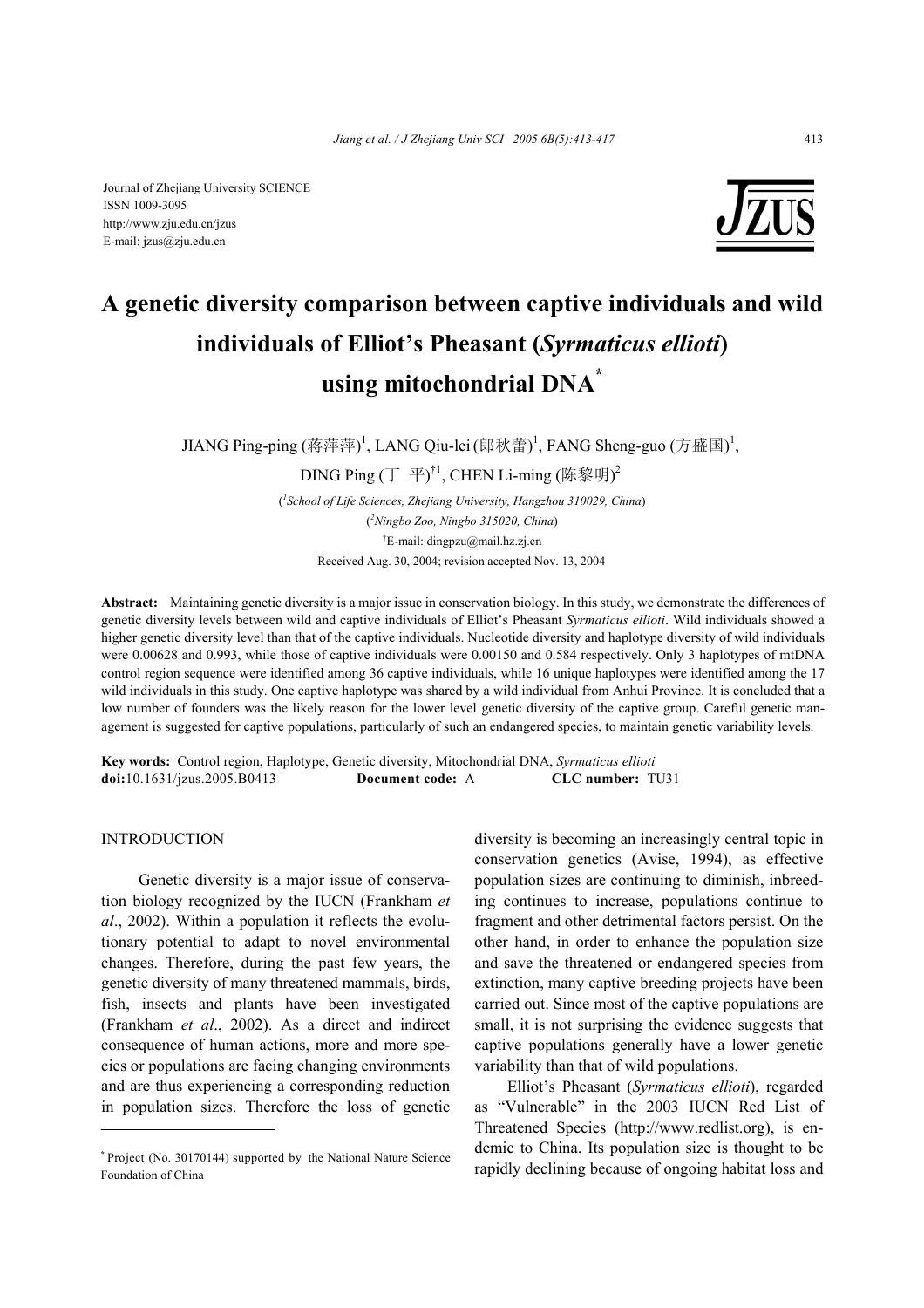hunting (Ding and Jiang, 2000). The captive history of this species can be traced back to as early as 1873 when Père David obtained individual specimens from Fujian Province and initiated captive breeding of the species in Paris (Knoder, 1983). In the later part of the 20th century, the species was captive bred in several zoos in China, such as Shanghai Zoo and Ningbo Zoo (Zheng and Wang, 1998). Currently, the captive population abroad is estimated to be 500−600 individuals as noted by the American Zoo and Aquarium Association (AZA) Regional Studbook (Fuller and Garson, 2000). Although a wide range of projects concerning ecological adaptation and conservation strategy has been instigated, very little information regarding the genetic diversity of wild or captive populations of the species has been presented.

Recently, genetic diversity has been measured using many different types of data, including quantitative characters, chromosomes, proteins, nuclear DNA loci, chloroplast DNA, and mtDNA. Thus an increasing body of data is being generated for study at the DNA level. Sequencing of mtDNA provides a marker of maternal inheritance with high mutation rates and high variation observed in vertebrates. In addition, mtDNA can be sequenced using non-invasive sampling, thus is becoming more suitable for threatened and endangered species.

In the present study, we investigated whether the captive individuals of Elliot's Pheasants display low genetic diversity, as is the case in observations of many other small captive populations of threatened species. In this paper, we assessed the genetic diversity among wild and captive individuals of Elliot's Pheasant, based on haplotypic variation of mtDNA control region sequences. The reasons for the significant loss of genetic diversity of captive individuals, especially in Ningbo Zoo, are discussed. We then make some recommendations for genetic management of captive populations of Elliot's Pheasant.

### MATERIALS AND METHODS

#### **Sample collection**

The blood samples were obtained from 36 captive Elliot's Pheasants in Ningbo Zoo, Zhejiang Province. All captive individuals originated from five ancestors (2 males and 3 females) introduced in 1988. A total of 17 individuals of wild Elliot's Pheasants were obtained from Zhejiang Province and two other adjoining provinces, Anhui Province and Fujian Province, from which the pad and blood samples were collected for the examination (Table 1).

**Table 1 Summary information of samples in this study**

| Groups  | Site       | N  | Resource     | Collected | Code      |  |
|---------|------------|----|--------------|-----------|-----------|--|
|         |            |    |              | year      |           |  |
| Wild    | Anhui      | 6  | Pad          | 2000      | $A1-6$    |  |
|         | Zhejiang   | 2  | Pad          | 1985      | $Z1 - 5$  |  |
|         | Zhejiang   | 3  | <b>Blood</b> | 2002      | $Z1-5$    |  |
|         | Fujian     | 6  | Pad          | 1985      | $F1 - 6$  |  |
| Captive | Ningbo zoo | 36 | Blood        | 2002      | $C1 - 36$ |  |

#### **PCR amplification, cloning and sequencing**

Genomic DNA was extracted using standard proteinase K digestion and phenol/chloroform procedures (Sambrook *et al*., 1989). A DNA fragment of approximately 1153 bp was amplified from all the specimens. PCR amplification was carried out on a PTC-200 Peltier Thermal Cycler in 50 µl reaction (DNA primers: Randi and Lucchini, 1998). The thermal cycling profile was as follows: an initial hot-start at 95 °C for 4 min; 30 amplification cycles of denaturizing at 94 °C for 1 min, annealing at 59.5 °C for 1 min and extension at 72 °C for 1 min; and a final incubation at 72 °C for 10 min. The PCR amplification products were separated and eluted by agarose gel electrophoresis and UNIQ-5 Column DNA Gel extraction kit (Sangon, China), and then were ligated into pMD 18-T vector (TaKaRa, China). The products were sequenced in both directions following the extension-dideoxy-chain termination method with universal primers  $(M13^+/M13^-)$  and the BigDye terminator cycle sequencing kit (Perkin Elmer) according to the manufacturer's instructions.

#### **Statistical analysis**

Multiple sequence alignments were obtained using the CLUSTAL X (Thompson *et al*., 1997). Initial sequence comparisons and identification of haplotypes were performed using MEGA version 2.1 (Kumar *et al*., 2001). The values of sequence distance, haplotype diversity  $(h)$ , nucleotide diversity  $(\pi)$  and Tajima's D test of selective neutrality were carried out by DnaSP version 3.51 (Rozas and Rozas, 1999).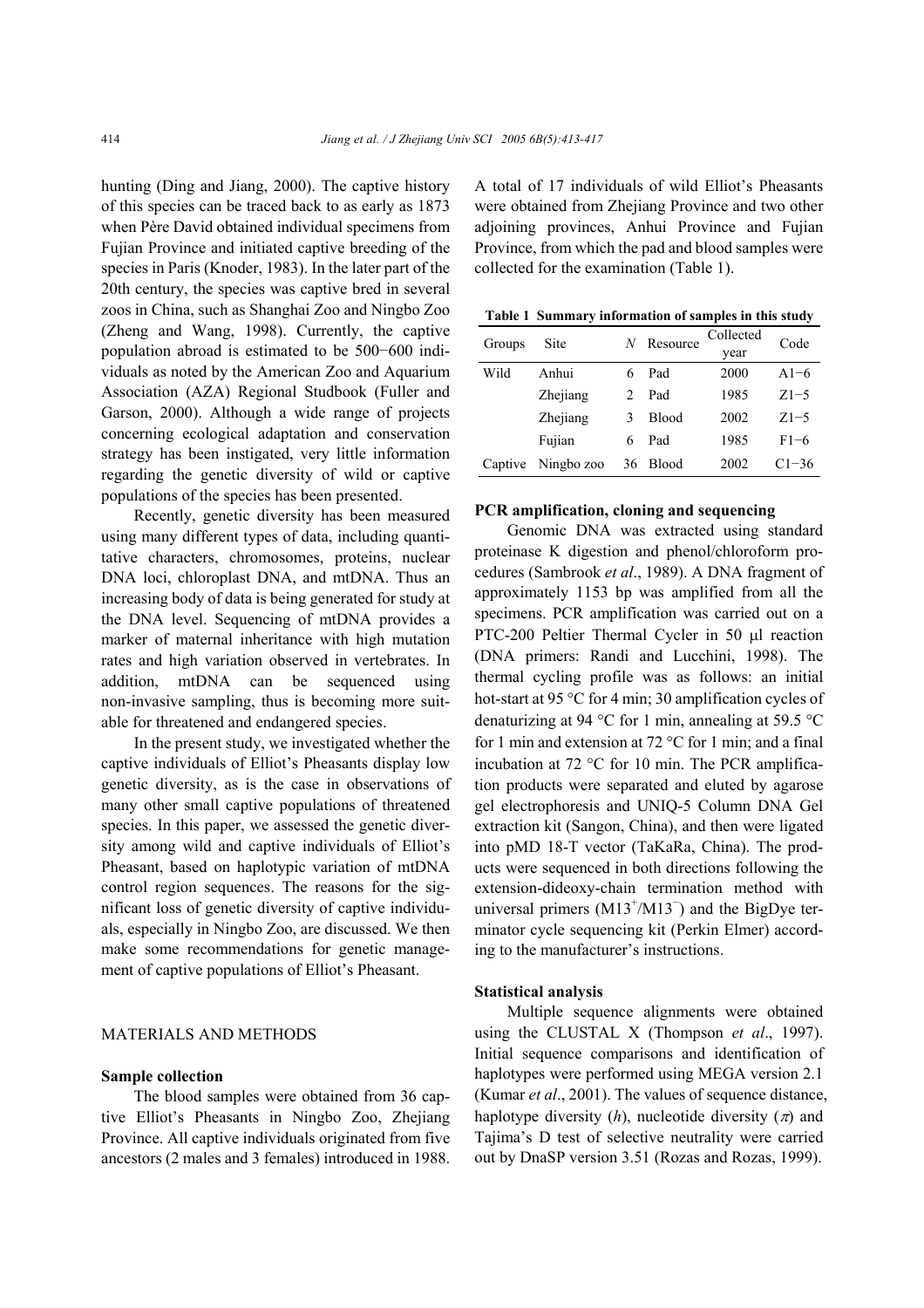## RESULTS

Approximately 1153 bp of sequence was obtained. The base composition included 13.9% G, 26.6% A, 32.7% T and 26.8% C, in agreement with the characteristics of other avian control region sequences (Baker and Marshall, 1997). This confirmed that the sequence data was originally from mtDNA control region.

For all the individuals examined, 53 nucleotide positions were variable among the sequences which defined 18 haplotypes of CR sequences over 53 individuals. A summary of the haplotypes is provided in Table 2. The mean haplotype diversity (*h*) was estimated to be 0.795, though differences in genetic diversity between wild and captive individuals were apparent (*h*=0.993, 0.584 respectively). The differences in genetic diversity were also reflected in the estimation of nucleotide diversity  $(\pi)$  (Table 3). Tajima's D test detected that the wild group departed from the standard neutral model  $(P<0.01)$ .

The distribution and relative frequency of all eighteen unique haplotypes is illustrated in Fig.1. Sixteen haplotypes were identified in seventeen wild individuals, while only three haplotypes were identified in thirty-six captive individuals. Wild individuals, A3 and A5, shared the same haplotype. Furthermore, there was a haplotype shared by a wild and a captive individual. However in the captive population, three



**Fig.1 The distribution and relative frequency histograms** of mtDNA haplotypes of wild and captive individuals

| Haplotypes     | Nucleotide position                       |                           |                                                                 |                                |                         |                  |
|----------------|-------------------------------------------|---------------------------|-----------------------------------------------------------------|--------------------------------|-------------------------|------------------|
|                |                                           |                           |                                                                 |                                |                         | 111              |
|                | 11122                                     | 222222223                 | 3334444455                                                      | 5555666677                     | 8888888999              | 000              |
|                | 3557837912                                | 2233446991                | 3770266801                                                      | 3457146979                     | 2456669236              | 066              |
|                | 2043722822                                | 4814492781                | 9256446468                                                      | 2923285493                     | 2625671181              | 427              |
| A <sub>1</sub> | <b>ACCCTACTCC</b>                         | <b>TATCACTCTT</b>         | AAACTCCGAT TTCCCAGCCC                                           |                                | <b>AGTTTTCTTC</b>       | <b>TTT</b>       |
| A <sub>2</sub> | $G$                                       | $\ldots$ C . T $\ldots$ . | . T A T .                                                       |                                |                         | $\ldots$         |
| $A3^*$         | $\ldots$ C $\ldots$ T $\ldots$ T $\ldots$ | a a a a a a a a a a       |                                                                 | . T A T .                      | a a a a a a a a a a     | $\ldots$         |
| A <sub>4</sub> | . T . T .                                 | . C .                     |                                                                 | TA TT.                         |                         | $\ldots$         |
| Z1             | $\ldots$ T $\ldots$ T $\ldots$            | and a straight and a      |                                                                 | . T A T .                      | a dia anala dia an      | $\mathbf{1}$     |
| Z <sub>2</sub> | . T                                       | and a straight and        |                                                                 | $GG \dots TAG \dots T \dots T$ | $\ldots$ . TC.          | $\mathbf{1}$     |
| Z <sub>3</sub> | $\ldots$ . Then                           | . G                       | . T A A . T                                                     |                                | .                       | $\ldots$         |
| Z4             | C.C. T. T.C.                              | $G \ldots TCT$            |                                                                 | . T A T .                      | $G$                     | $\ldots$         |
| Z <sub>5</sub> | . T . T .                                 | a dia 1970 ary 2014.      | $\ldots$ A C . T A $\ldots$ $\ldots$ $\ldots$ T .               |                                |                         | .C.              |
| F1             | $\ldots$ . T.T.                           |                           |                                                                 |                                | . C T                   | $\ldots$         |
| F <sub>2</sub> | $\ldots$ . G T . T .                      | . T                       | . T A                                                           | . T T .                        | . A                     | $\ldots$         |
| F <sub>3</sub> | $T \ldots T$                              | and a straight and        | $\ldots$ G $\ldots$ T A $\ldots$ $\ldots$ A $\ldots$ $\ldots$ T |                                | . C                     | $\ldots$         |
| F <sub>4</sub> | $\ldots$ C . T . T .                      | and a share and a state   | $\ldots$ . TTA $\ldots$ . T T.                                  |                                | a a a a a a a a a a     | $\ldots$         |
| F <sub>5</sub> | . T . T .                                 | and a straight and a      | $\ldots$ . TA. C                                                | $\ldots$ . T. T.               | $\ldots$ C C $\ldots$ . | $C_{\cdot}$ .    |
| F <sub>6</sub> | $C.C. T. T.C$                             | $\ldots$ . T. T. T.       | . T A C T .                                                     |                                | a dia anala dia an      | $\cdot$ . C      |
| $C1^{\#}$      | . T . T .                                 | $\ldots$ Terms and        | . T A T .                                                       |                                | .                       | $\ldots$         |
| C <sub>2</sub> | $\ldots$ . T.T.                           | . C                       | . T A T .                                                       |                                | .                       | $\ldots$         |
| C <sub>3</sub> | $\ldots T \ldots T \ldots T$ .            | . . C T                   | $\ldots$ G $\ldots$ T A $\ldots$ $\ldots$ $\ldots$ T $\ldots$   |                                | . . C                   | $\mathbb{Z}^2$ . |

**Table 2 Polymorphic nucleotide sites defining the 18 mitochondrial haplotypes resolved among the wild and the captive individuals of Elliot's Pheasants examined** 

∗ : Haplotype A3 shared by the individuals A5; # : Haplotype C1 shared by wild individuals A4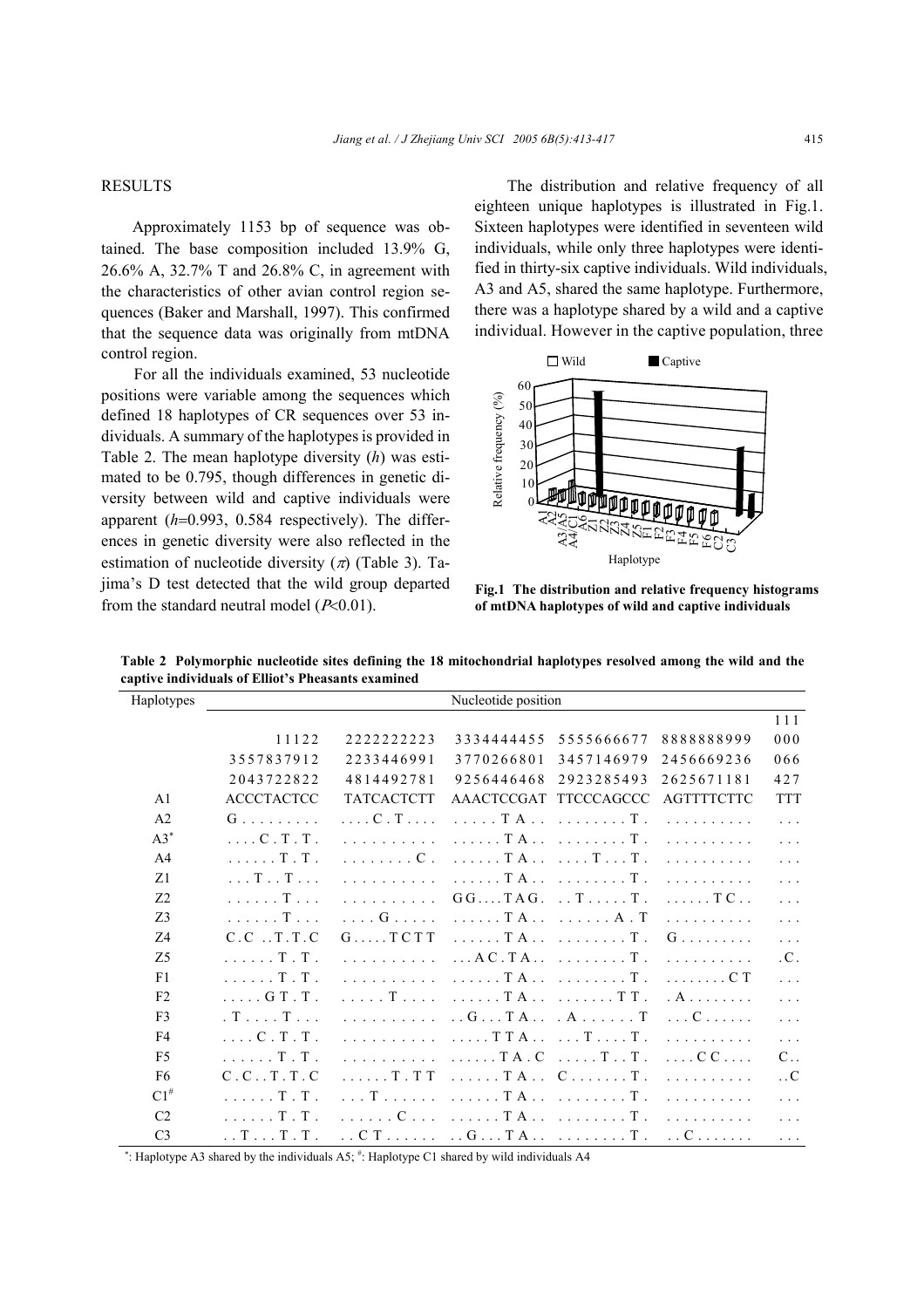| Tubic of the assembly of high-the diversity observed in white and cuptive individuals |    |                   |         |                   |                   |                 |  |
|---------------------------------------------------------------------------------------|----|-------------------|---------|-------------------|-------------------|-----------------|--|
| Groups                                                                                |    | /V <sub>hap</sub> | $D(\%)$ |                   | $\pi (%)$         | Tajima's D      |  |
| Captive                                                                               | 36 |                   | 0.20    | $0.584\pm0.054$   | $0.150 \pm 0.028$ | $-2.13598^{\#}$ |  |
| Wild                                                                                  |    | 16                | 0.60    | $0.993\pm0.023$   | $0.628\pm0.085$   | 0.52891         |  |
| Total                                                                                 | 53 | 18                | 0.30    | $0.795 \pm 0.045$ | $0.330\pm0.049$   |                 |  |
|                                                                                       |    |                   |         |                   |                   |                 |  |

**Table 3 Measures of mtDNA diversity observed in wild and captive individuals**

*N*: Number of individuals; *N*hap: Number of haplotype; *D*: Distance of sequence (overall mean); *h*: Haplotype diversity; *π*: Nucleotide diversity; \*: Estimated using Kimura 2-parameter distance (Kimura, 1980); #: Significant departure from neutrality (P<0.01)

haplotypes (C1, C2 and C3) were shared widely among individuals. Haplotype C1, with the highest relative frequency (55.56%), was shared by twenty individuals, twelve individuals shared haplotype C2 (33.33%) and four individuals shared haplotype C3  $(11.11\%)$ .

#### DISCUSSION

## **Differences of genetic diversity in wild and captive individuals**

From the analysis conducted in this study, it is clear that the wild individuals have higher genetic diversity than the captive individuals. The distribution of haplotypes was significantly different between the two groups. Only three haplotypes were widely distributed among captive individuals. As the mtDNA is a maternally inherited marker in vertebrates, theoretically, three mtDNA haplotypes may be contributed by captive offspring since only three female founders are recorded in Ningbo Zoo. In the present study three haplotypes were identified among captive individuals accorded with the three female founders. It is certain that the low number of female founders is the overwhelming factor resulting in less number of haplotypes leading to lower level of haplotypic diversity in the captive population. Moreover the captive population was biased towards captive haplotype I. The disproportionate haplotypic distribution in the captive population is presumably linked to human interference in captive breeding such as ignoring genetic data and focusing attention on few individuals possessing good reproductive ability.

 Captive haplotype I was also shared by one individual from Anhui Province. It is therefore likely that the three female founders might have been collected from Anhui Province, and not Zhejiang Province, as originally mentioned or have closer relationship to the lineage of individuals from Anhui Province.

As Tajima's test revealed that the wild group departed from the standard neutral model  $(P<0.01)$ , a possible causative factor is that there were too few wild individuals in this study in contrast to the large number of wild Elliot's Pheasant's individuals in existence.

#### **Implications for conservation**

As assessed above, the captive population of Elliot's Pheasant has lower genetic diversity than that of the wild population. There is no doubt that the reduction of genetic diversity has the tendency to compromise the ability of the populations to evolve to cope with novel environmental changes and reduces their chances of long-term existence. Since the distribution of haplotypes in the captive group was biased towards the haplotypes C1 and C2, special attention should be paid to individuals with the C3 haplotype when considering captive breeding management. This is required to enhance the reproduction of the individuals with the C3 haplotype in order to avoid the loss of the valuable genes of the individuals with the C3 haplotype. It is supposed that pedigree information regarding the genetic background of each ancestor could be usefully applied in the practical management. With the help of it, it may be possible to minimize genetic loss by choosing individuals with the lowest relationship in the population, to be parents of the subsequent generation. This would result in the highest degree of retention of genetic variation.

#### ACKNOWLEDGEMENTS

We thank Zhejiang National Museum, the State Forestry Administration of Fujian Province and Ningbo Zoo for supplying samples. Special thanks are due to Dr. Yongmei Xi and Chris Wood for their helpful advice on the manuscript.